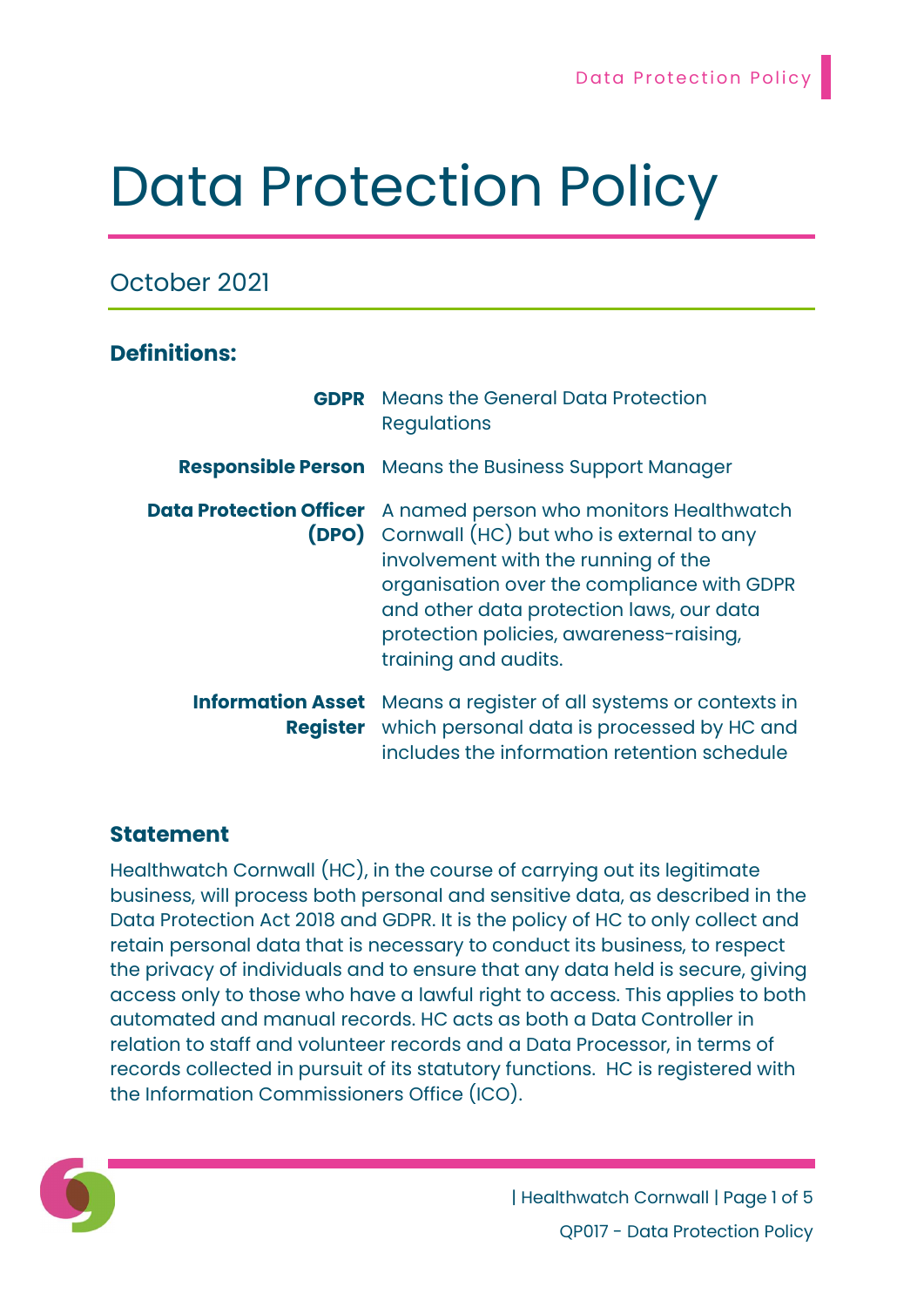## Involvement and responsibility

Everyone within HC has a responsibility to adhere to the standards of the Data Protection Policy. The Executive Board members, the HC Chief Executive Officer and all employees, including volunteers, have responsibility for the implementation and application of this policy and the associated procedure. This policy applies in all and any areas where staff or volunteers may be working. The Responsible person shall take responsibility for HC's on-going compliance with this policy.

# Data Protection Principles

HC is committed to processing data in accordance with its responsibilities under the GDPR.

Article 5 of the GDPR requires that personal data shall be:

- a) processed lawfully, fairly and in a transparent manner in relation to individuals;
- b) collected for specified, explicit and legitimate purposes and not further processed in a manner that is incompatible with those purposes; further processing for archiving purposes in the public interest, scientific or historical research purposes or statistical purposes shall not be considered to be incompatible with the initial purposes;
- c) adequate, relevant and limited to what is necessary in relation to the purposes for which they are processed;
- d) accurate and, where necessary, kept up to date; every reasonable step must be taken to ensure that personal data that are inaccurate, having regard to the purposes for which they are processed, are erased or rectified without delay;
- e) kept in a form which permits identification of data subjects for no longer than is necessary for the purposes for which the personal data are processed; personal data may be stored for longer periods insofar as the personal data will be processed solely for archiving purposes in the public interest, scientific or historical research purposes or statistical purposes subject to implementation of the appropriate technical and organisational measures required by the GDPR in order to safeguard the rights and freedoms of individuals; and
- f) processed in a manner that ensures appropriate security of the personal data, including protection against unauthorised or unlawful

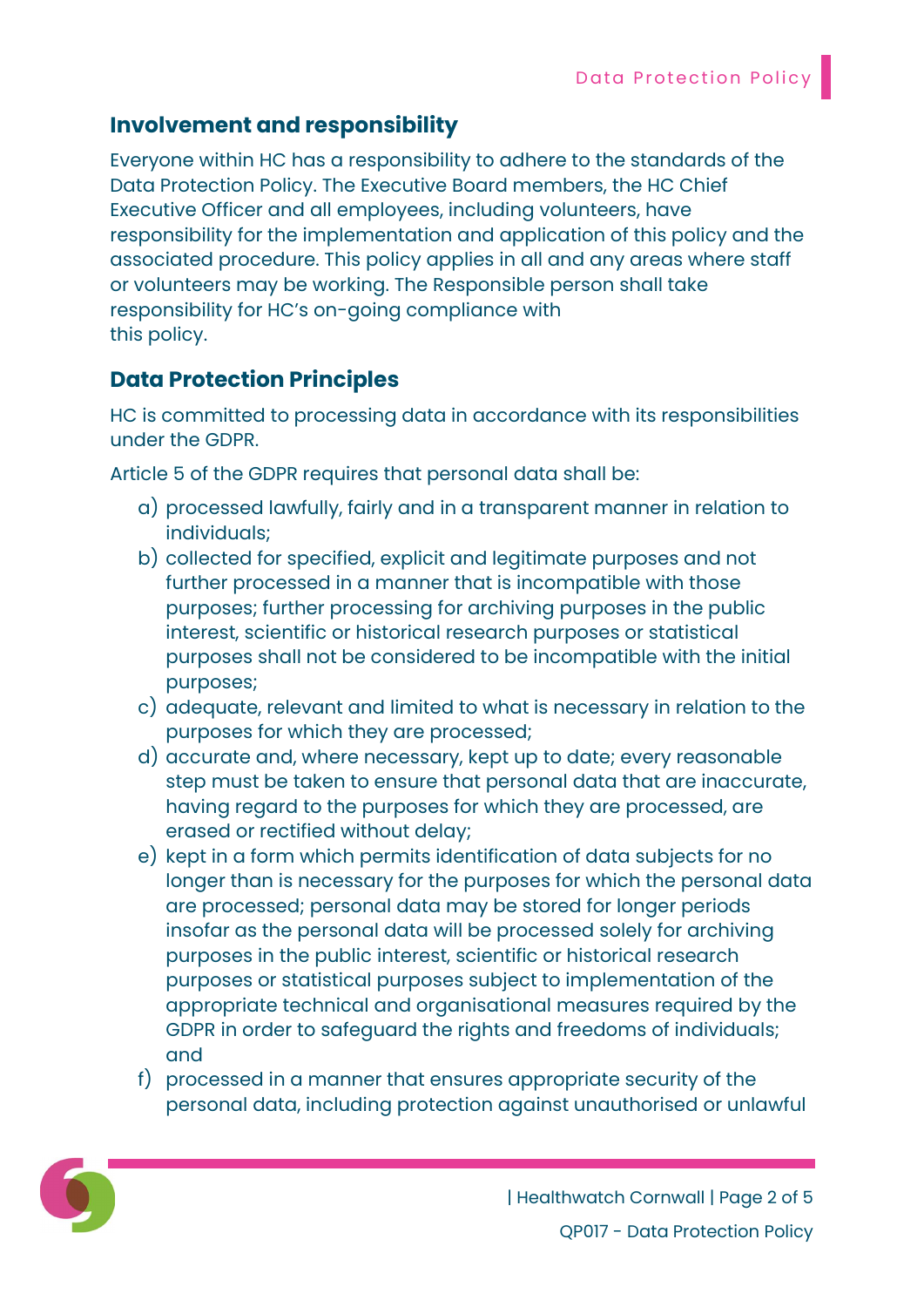processing and against accidental loss, destruction or damage, using appropriate technical or organisational measures.

## Key areas

#### **Processing**

To ensure its processing of data is lawful, fair and transparent HC shall maintain an Information Asset Register. This Register will be reviewed at least annually. Individuals will be informed whether and for what purposes personal information relating to them is being processed; the nature of the information and the people to whom such information may be disclosed if appropriate to do so and with explicit consent. Individuals have the right to access their personal data and any such requests made to HC shall be dealt with in a timely manner.

#### Collection and Maintenance

All data processed by HC must be done on one of the following lawful bases: consent, contract, legal obligation, vital interests, public task or legitimate interest. It is necessary for HC to collect and retain personal data about employees, clients, volunteers and members. Some of this data, such as health details, may be classified sensitive as defined by the Data Protection Act 2018 and GDPR. Personal data that is requested and kept on individuals will be relevant and not excessive in relation to the purpose for which it is required or processed. It will be accurate and kept up-to-date. Where consent is relied upon as a lawful basis for processing data, evidence of opt-in consent shall be kept with the personal data. Where communications are sent to individuals based on their consent, the option for the individual to revoke their consent will be clearly available and systems in place to ensure such revocation is reflected accurately in HC's systems.

#### Storage

HC will undertake to implement appropriate security, including technical and organisational procedures against unauthorised or unlawful processing of personal data and to prevent its accidental loss, damage or destruction. HC will ensure that personal data, both electronic and manual, is stored securely and for no longer than necessary and disposed of appropriately. Records will be disposed of in line with the information retention schedule.

Access to information will be restricted to those who are required, as part of their work, to see that information. Disclosures will be made only where a

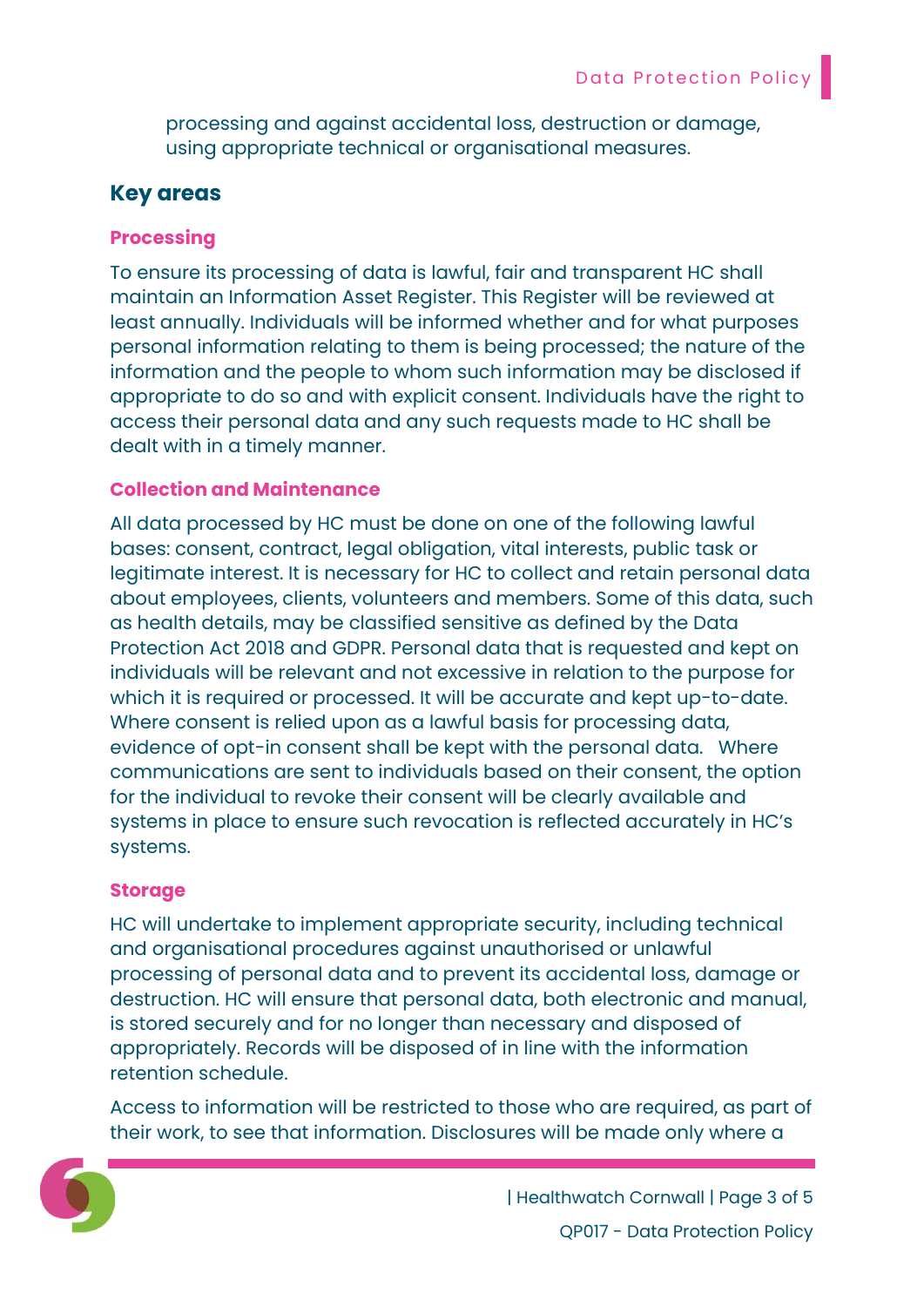legal or justifiable need can be proven. In most cases, consent will be obtained to disclose information to parties outside of HC. Exceptions to this would be when a person may be at risk and intervention is necessary for safeguarding, or when behaviour of that person may be criminal or put another at risk.

Sensitive personal data will be treated with additional care in its storage, use and disclosure. Laptops may sometimes be used outside of the office. All laptops are password protected to restrict access to the user only. It is the responsibility of staff using these outside to ensure they are attended securely, kept with them at all times and only used where they may not be overlooked or read by members of the public. The same applies to mass storage hardware like memory sticks – it is the responsibility of the person using them to check they are secure - confidential information should never be transferred onto these devices. Managers or a delegated member of staff may be required in times of bad weather conditions or emergencies to take confidential client details home. This may be manual or computerised. That person will be held wholly responsible for that information which is not to be taken or left anywhere apart from their home and to be securely locked away when not in use. Any breaches of confidentiality direct, negligently or otherwise, or misuse of information may result in disciplinary action which could lead to the termination of their contract of employment. Appropriate back-up and disaster recovery solutions shall be in place.

## Incident Reporting

In the event of a breach of security leading to the accidental or unlawful destruction, loss, alteration, unauthorised disclosure of, or access to, personal data, HC shall promptly assess the risk to people's rights and freedoms and if appropriate report this breach to the ICO. Any breach of confidentiality or loss of data should be reported immediately to the Chief Executive of HC. The incident will be thoroughly investigated and existing security measures checked.

## **Confidentiality**

Any employee, client, volunteer or members' personal information will be treated confidentially and, apart from those who have a lawful right to access it will not be given out to anyone without their express permission. However, there are four occasions when there is no choice about what remains confidential, they are:



| Healthwatch Cornwall | Page 4 of 5 QP017 - Data Protection Policy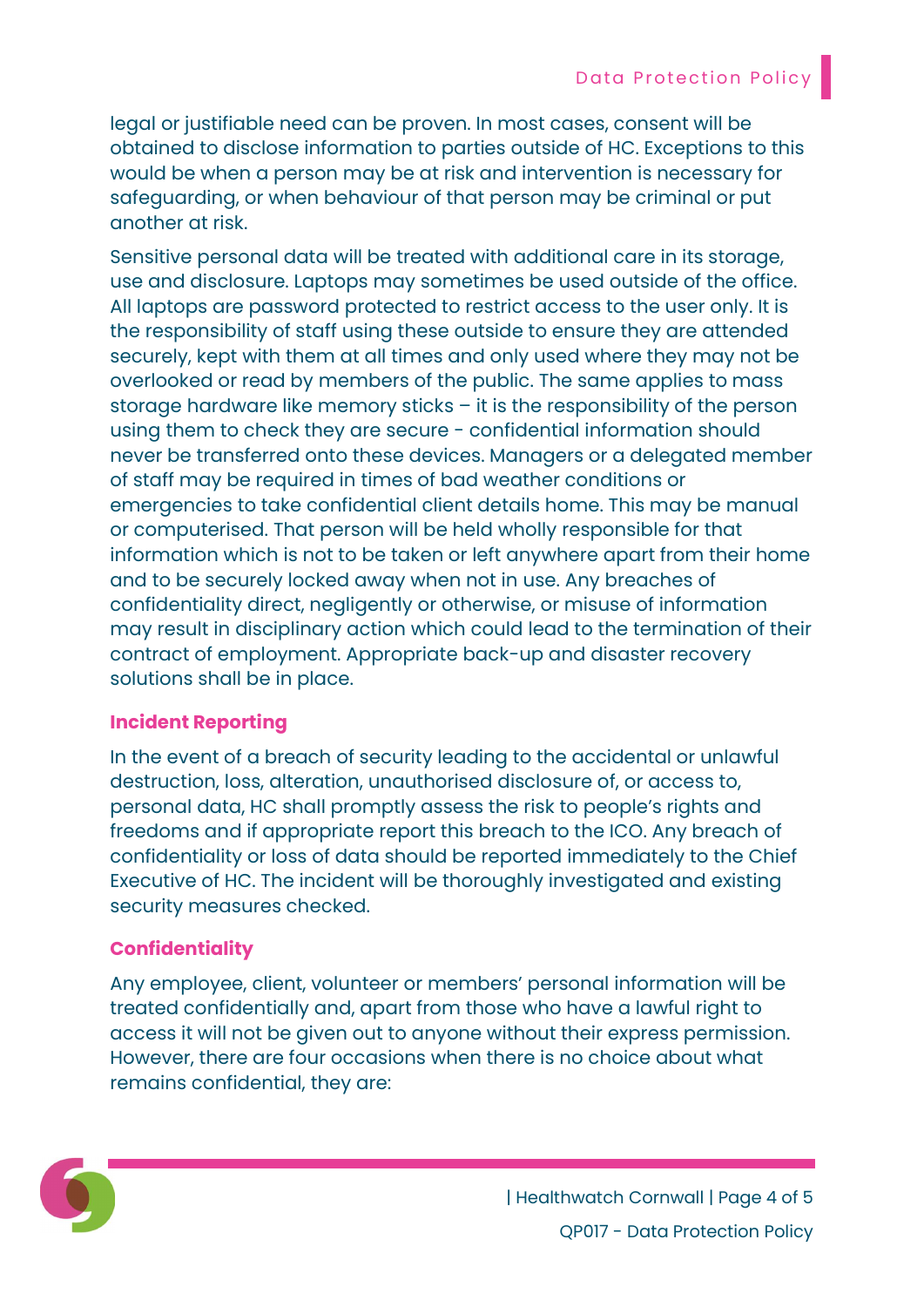- If there is a real concern that a third person is at risk e.g. Suspected adult or child abuse
- Where another law requires us to do something;
- When it is necessary to disclose information for 'crime and taxation' purposes;
- Should an employee, client, volunteer, or member, fall seriously ill while working and information needs to be given to medical personnel.

## IT Communications and Monitoring

HC provides employees with access to various computer facilities for work and communication purposes. Technological safeguards exist to protect information stored on these devices being accessed by people other than the legitimate recipients. Further details can be found in the associated procedure.

## Individual rights

#### Access

Everyone has the right to request to access any data held about them. Any such request should be made in writing and a response given within one calendar month. But if your request is complex or you make more than one, the response time may be a maximum of three calendar months, starting from the day after receipt. There are exceptions, which include where access could breach the confidentiality of a third party.

#### Alteration

Everyone has the right to expect that any inaccuracies should be corrected.

#### Prevention

Everyone has the right to prevent processing causing damage or distress and should write giving reasons so HC can take appropriate remedial measures.

HC does not sell data. Our only regular communication with people is via the newsletter, after they have given us explicit consent.

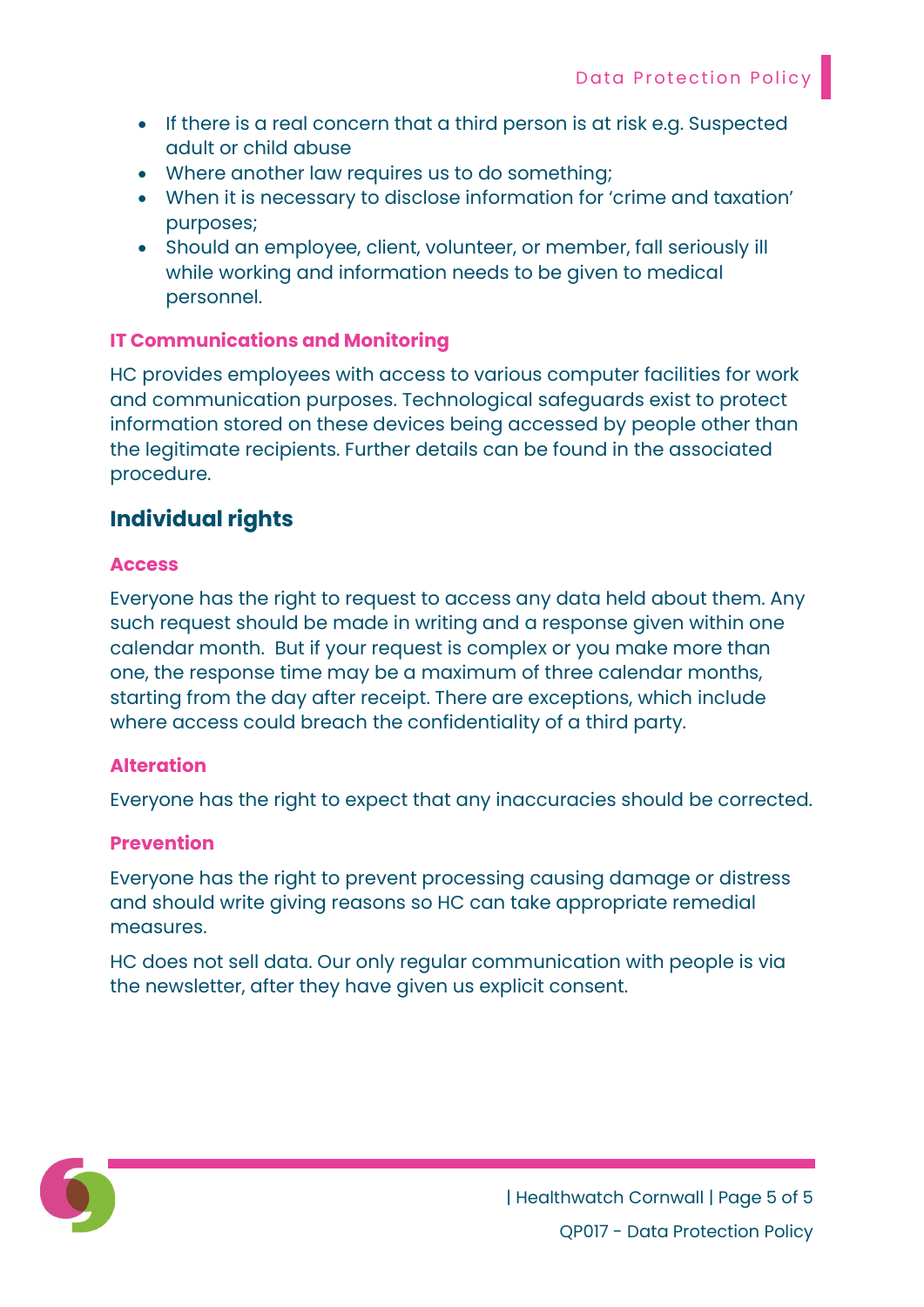| This is a controlled document. It should not be altered in any way without the express permission of the author<br>or their representative. On receipt of a new version, please destroy all previous versions. |                               |               |   |                                |                         |  |
|----------------------------------------------------------------------------------------------------------------------------------------------------------------------------------------------------------------|-------------------------------|---------------|---|--------------------------------|-------------------------|--|
| <b>Document No.</b>                                                                                                                                                                                            | <b>OP017.2</b>                |               |   | <b>Original issue</b><br>date: | <b>May 2018</b>         |  |
| <b>Document Title:</b>                                                                                                                                                                                         | <b>Data Protection Policy</b> |               |   | <b>Author:</b>                 | <b>Business Support</b> |  |
| <b>Version:</b>                                                                                                                                                                                                |                               | <b>Pages:</b> | 5 | Last reviewed:                 | 21/07/2021              |  |
| <b>Approved by:</b>                                                                                                                                                                                            | <b>Board of Directors</b>     |               |   | <b>Next review:</b>            | 21/07/2023              |  |



| Healthwatch Cornwall | Page 6 of 5 QP017 - Data Protection Policy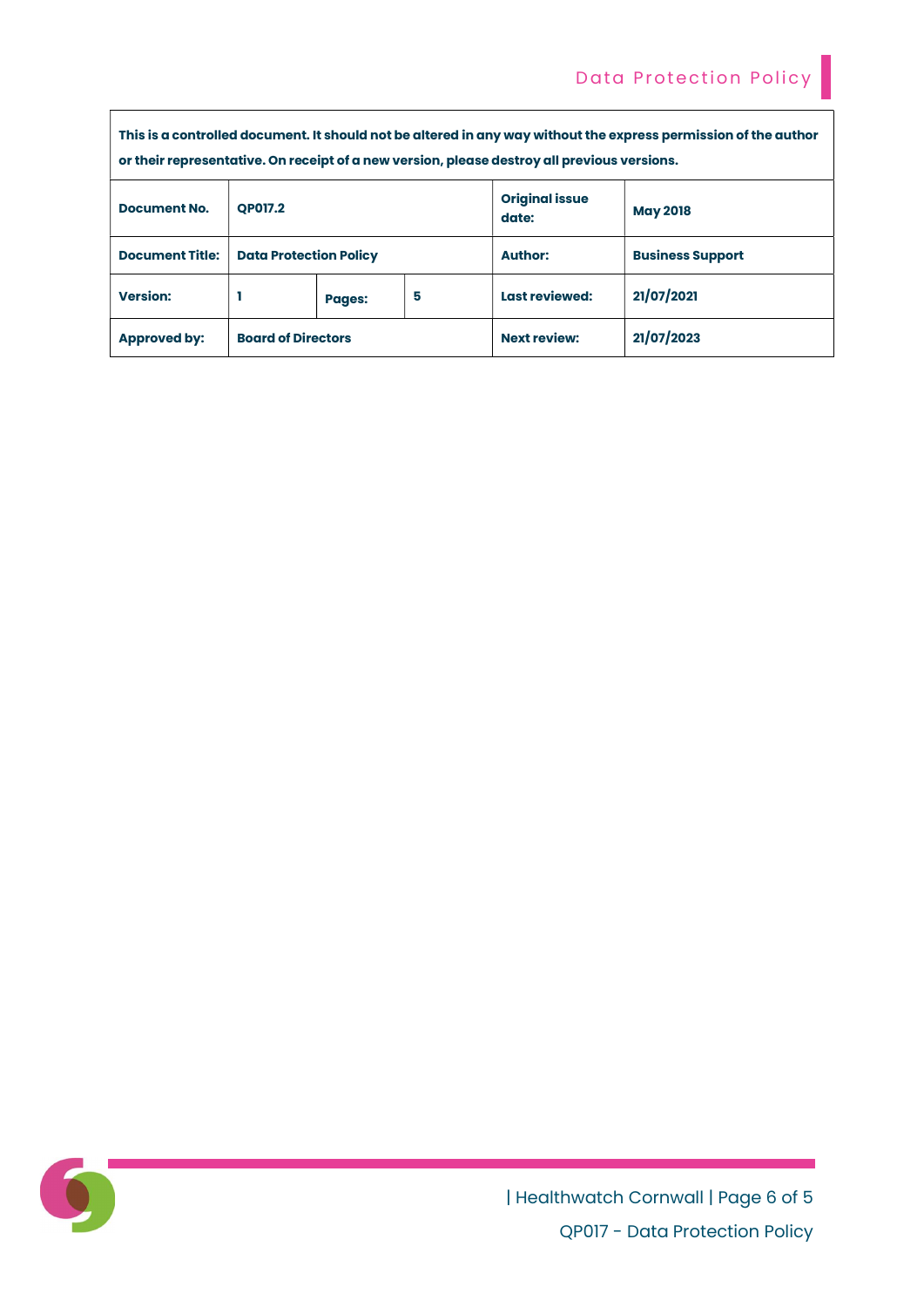# Appendix 1: Contact details for relevant personnel

If you require clarification around our process please contact:

Responsible Person: Anne Oliver, Business Support Manager 01872 273501 anne.oliver@healthatchcornwall.co.uk

In the event of any concerns over potential breaches of data protection contact:

> Data Protection Officer: (tba – seek clarification from Jon McLeavy)

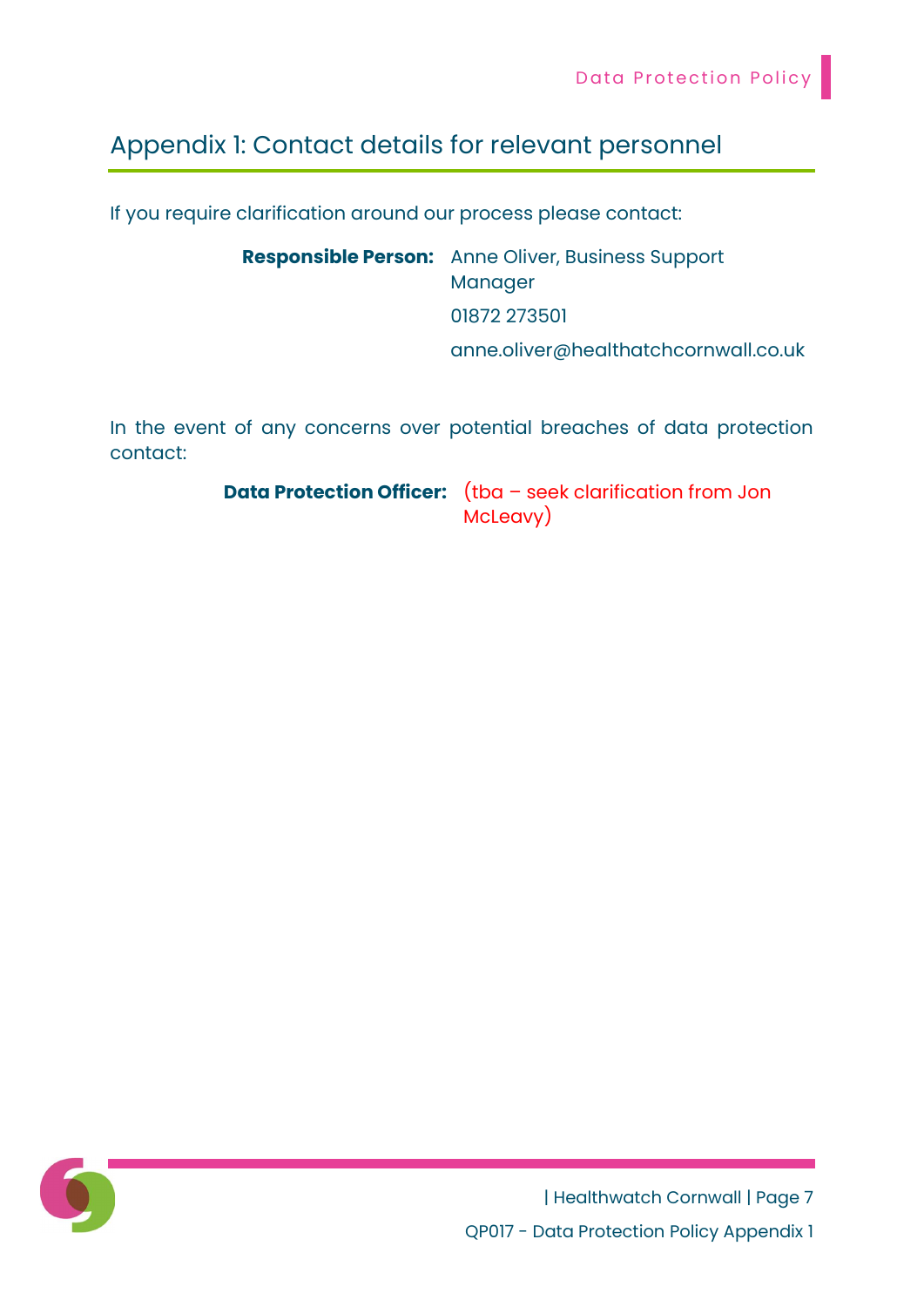# Appendix 2: Privacy Statement

This Privacy Policy sets out the data processing practices carried out by Healthwatch Cornwall.

We retain and use personal data (information that relates to and identifies living people) to help us carry out our statutory and independent role representing people views on the county's health and social care services.

Please note: This privacy policy has been revised as of April 2018 as part of our compliance with new requirements under the General Data Protection Regulation (GDPR) legislation, which replaced the Data Protection Act 1998 and became law from 25 May 2018. It has been reviewed and updated to reflect staff changes in June 2019.

The Information Commissioner's Office (ICO) has a website with all of the most up-to-date information about the GDPR and UK data protection law with which we must be compliant. That includes information about your rights under the law and advice for organisations. Click here to visit the ICO website.

We will always make sure that your information is protected and treated securely. Any information that you give will be held in accordance with:

# Data Protection Act 1998

As of 25 May 2018, the new data protection legislation introduced under the General Data Protection Regulation (GDPR) and Data Protection Bill.

Our Information Asset Register will be available for people to read to give further clarity about how data relating to them is managed and kept secure. This includes our retention schedule (details of how long we will retain specific types of information) and clear details about the lawful basis for storing and keeping personally identifiable information.

Our data protection policy and asset register documents are available on request (call 01872 273501 or email enquiries@healthwatchcornwall.co.uk).

We are strongly committed to data security and we take reasonable and appropriate steps to protect your personal information from unauthorised access, loss, misuse, alteration or corruption. We have put in place physical, electronic, and managerial procedures to safeguard and secure the information you provide to us. Only authorised employees and contractors under strict controls will have access to your personal information.

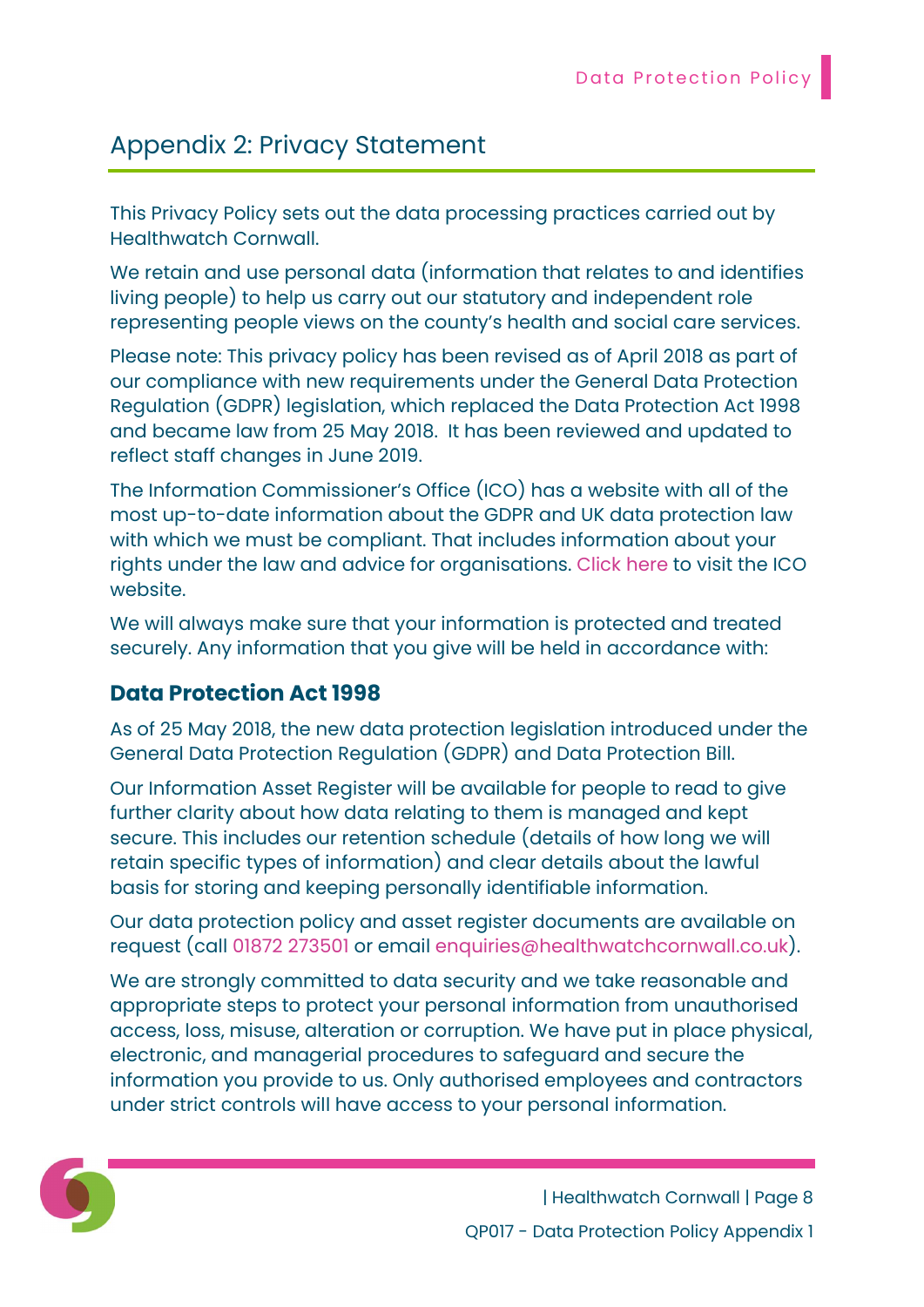# Information we collect

We collect personal information from visitors to this website through the use of online forms (e.g. our Have Your Say form) and every time you email us your details. We also collect feedback and views from people about the health and social care services that they access. It is our job (in law) to do so. In addition, we receive information about our own staff and people who apply to work for us.

Examples of the information we collect include:

- Information submitted when you use our contact form.
- Information you share when feeding back about local health and social care services on our Have Your Say form or directly with our staff in a community setting.
- Emails people send to our enquiries@healthwatchcornwall.co.uk contact email address or those of our staff members.
- Information we log when you contact our information and signposting freephone service
- We have included much more detail about each of the above and other various types of information we process under each of the headings listed within this statement. They are:
- Information about people who use our website
- Information about people who share their experiences with us by other means
- Information about people who contact our Information and Signposting Freephone Service
- Information about our own staff, volunteers and anybody applying to work for us
- How we will use your personal information
- Personal information about you can be used for the following purposes:
- in our day-to-day work;
- to identify you as a member of Healthwatch Cornwall
- to send you our newsletter where you have requested it;
- to contact you about the work of our sub-groups if you have told us you want to hear about their work
- to respond to any queries you may have;
- to improve the quality and safety of health and social care services in accordance with our statutory purpose and functions.

This may include any personal information that you choose to share with us, but we will treat this as confidential and protect it accordingly. We will

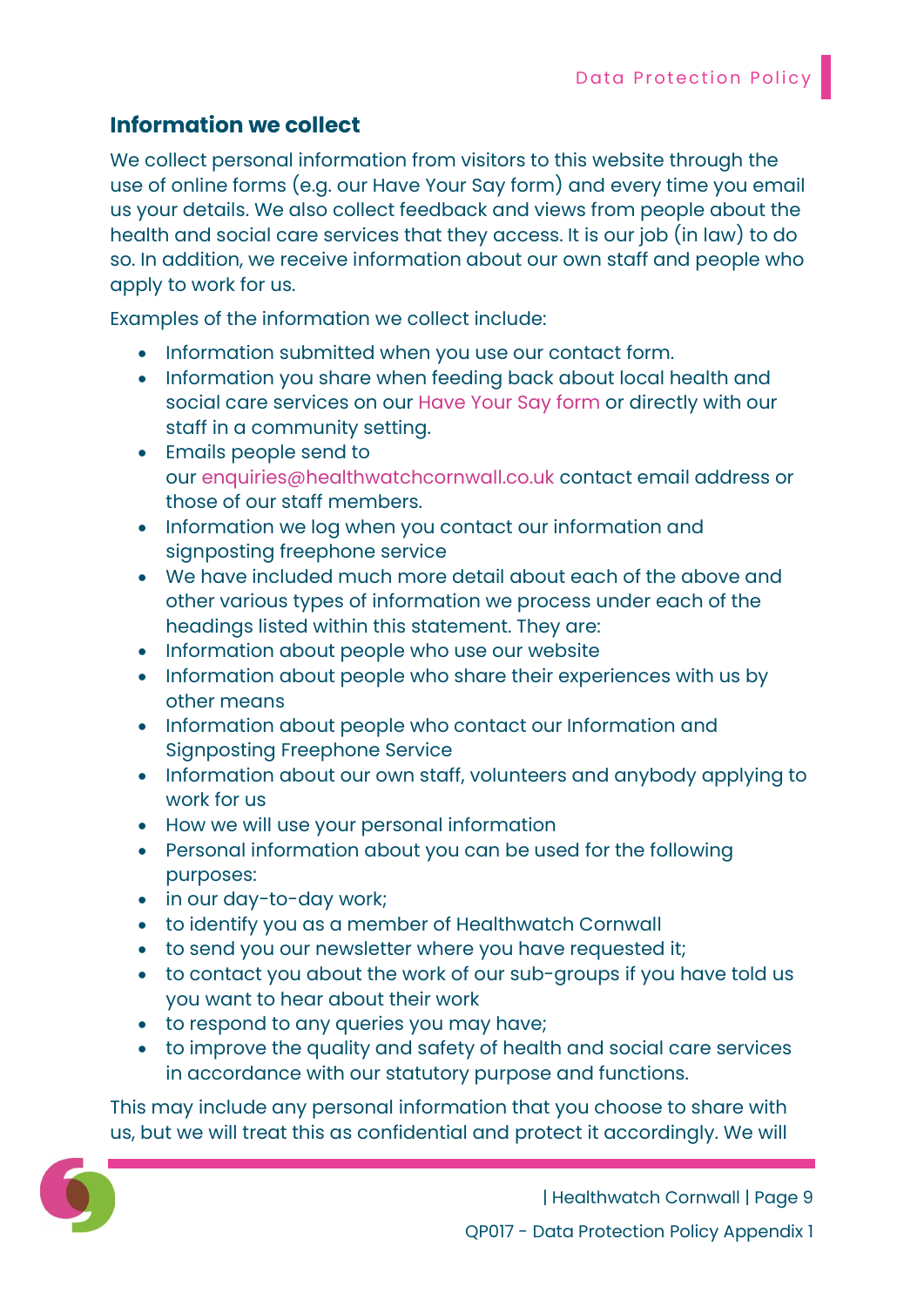never include your personal information in published reports without a clear and recorded positive indication of your consent.

Healthwatch Cornwall will never share information that includes your personal information with a third party unless we have your permission or we believe somebody may be at risk of harm. We might, for example, believe there is cause to raise a safeguarding alert on the basis of the information you have shared.

# How we share information with other organisations

We only share personal information with other organisations where it is lawful to do so and in accordance with our data protection policy. Information is shared in order to fulfill our remit which is to pass on your experiences of care to help improve services on your behalf.

We work with Healthwatch England, the Care Quality Commission (CQC), local commissioners, NHS Improvement and our local authority to make this happen. We can also engage external suppliers to process personal information on our behalf.

We will only disclose your personal information where we have your consent to do so, or where there is another very good reason to make the disclosure – for example, we may disclose information to CQC or a local authority where we think it is necessary to do so in order to protect a vulnerable person from abuse or harm. Such a disclosure will be made in accordance with the requirements of the current data protection legislation.

Wherever possible, we will ensure that any information that we share or disclose is anonymised so that you cannot be identified from it.

We sometimes use other organisations to process personal data on our behalf. Where we do this, those companies are required to follow the same rules and information security requirements as us. We will seek assurances from such organisations that they are compliant with the GDPR and this will be outlined in a Data Processing Contract. They are not permitted to reuse the data for other purposes.

# Signing up to our newsletter

We use a third-party supplier to provide our newsletter service called MailChimp. By signing up to receive our newsletter, you will be agreeing to them handling your data.

The third-party supplier handles the data purely to provide this service on our behalf. This supplier follows the requirements of the GDPR Data

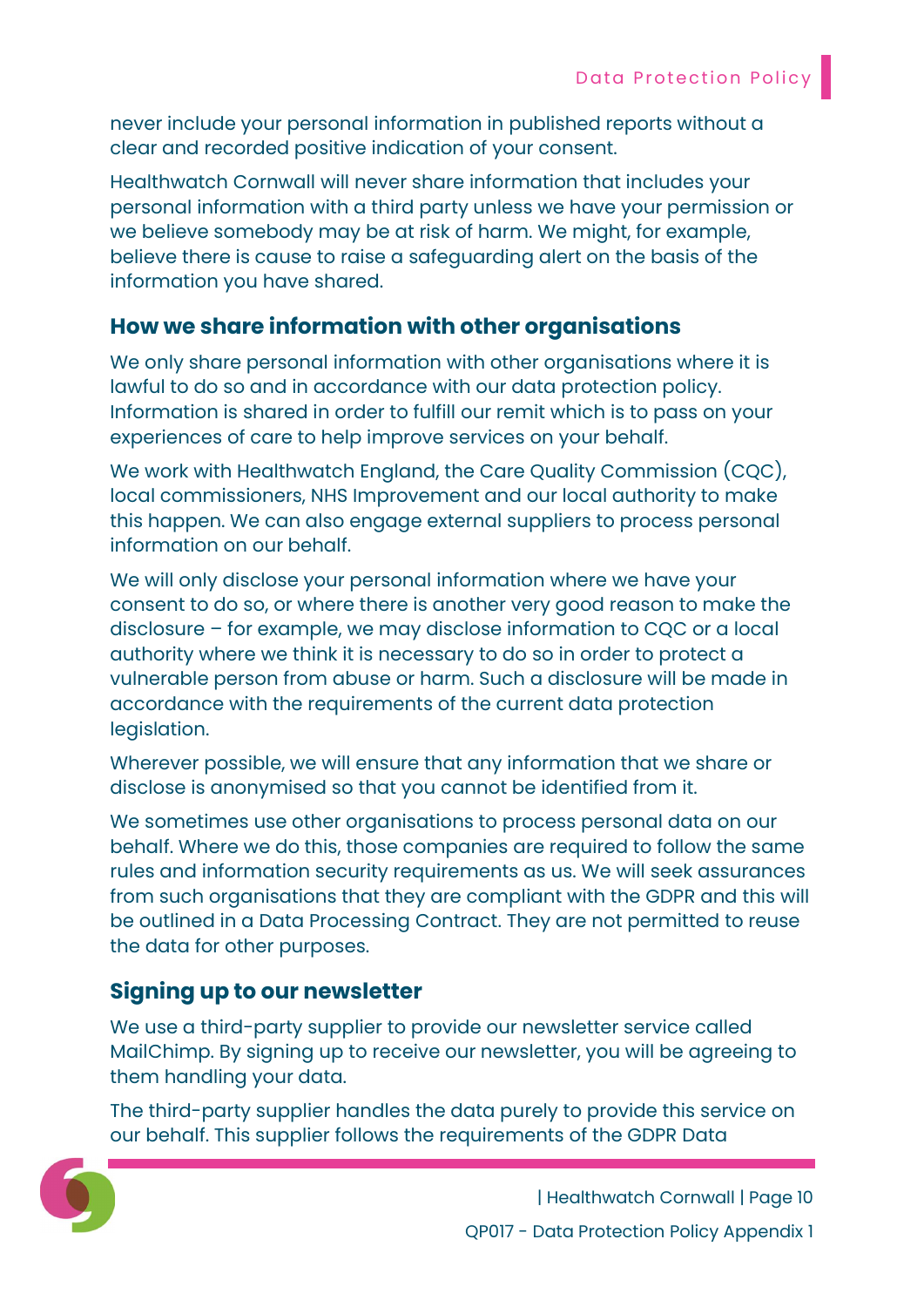Protection Act 1998 in how they obtain, handle and process your information and will not make your data available to anyone other than Healthwatch.

Please note: You can unsubscribe from our mailings (electronic or hard copy) at any time. Simply hit "unsubscribe" at the bottom of the email, contact us by telephone (01872 273501) or email (enquiries@healthwatchcornwall.co.uk).

The following paragraphs set out why the data processing required for our newsletter distribution is necessary for us to perform a task in the public interest.

We are required under the GDPR to identify a clear basis in either statute or common law for the relevant task, function or power for which we are using your personal data. We have several statutory duties under The Local Government and Public Involvement in Health Act 2007.

These include (among others):

- Promoting and supporting the involvement of local people in the commissions, the provision and scrutiny of local care services;
- Enabling local people to monitor the standard of provision of local care services and whether and how local care services could be improved.
- Marketing our work through the newsletter is an important part of meeting these requirements in law. This is because it encourages people and other stakeholders to share stories about local care services. It also keeps the public informed about key developments in health and care locally so that they can critically assess changes. This is central to our role as the champion for health and social care services in Cornwall.
- It is in the interests of the public to hear about any opportunities through which they may influence, shape, challenge or improve their local NHS and social care service provision.
- Healthwatch England has a duty to monitor services at a national level and stories shared anonymously by us enable this to take place. We have a duty under The Local Government and Public Involvement in Health Act 2007 to do this. These are public tasks and meet the requirements of statutory duties. These activities then are important to both the data controller and Healthwatch England.
- In our capacity as the champion for health and social care services in Cornwall, we have very specific interests and this is reflected in our members and stakeholders who share the same interests and have

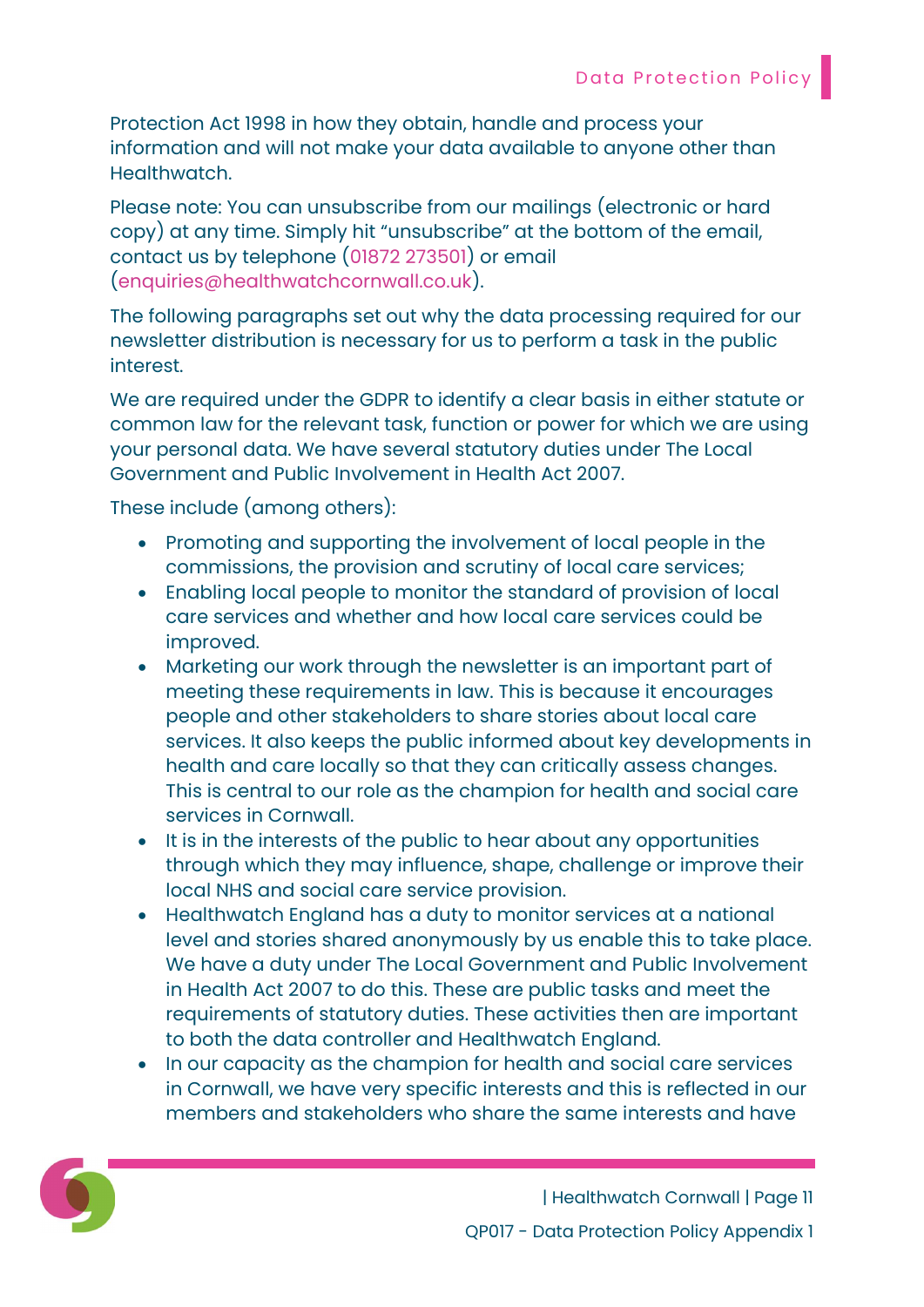enrolled voluntarily to participate in our agenda locally. Personal details have been provided to us by recipients and recipients have chosen to participate in this list. Participation in no way negatively impacts your rights.

- Our mailing list is not used for profiling or other marketing activity. Email clicks and opens may be tracked to help us monitor performance. Participants can unsubscribe at any time and are reminded how to do so as well as being provided with this privacy notice.
- Certain safeguards and measures are also taken to protect the rights of data subjects:
- Recipients will be informed about GDPR and reminded how to unsubscribe;
- Recipients can unsubscribe at any time by clicking on links within emails sent to them;
- Recipients can unsubscribe at any time by contacting our office;
- Emails are processed and sent via a system that ensures that recipients cannot be identified by each other;
- Staff work in accordance with the requirements of the GDPR and our Data Protection Policy;
- Contact data is held within the EEA;

Contact data may be shared with email services based in the US for use of distribution services only. These services are EU-US Privacy Shield Compliant.

# Information about people who use our website

Please note: This statement does not cover links within this website to other websites. Our website may contain links to other websites of interest. However, once you have used these links to leave our site, you should note that we do not have any control over that other website. Therefore, we cannot be responsible for the protection and privacy of any information which you provide while visiting such sites and such sites are not governed by this privacy statement. You should exercise caution and look at the privacy statement applicable to the website in question.

When you browse through the information on this website, it does not store or capture your personal information. We do log your IP address (as it is automatically recognised by the web server) but this is only so you can download this website onto your device rather than for any tracking purpose; it is not used for any other purpose.

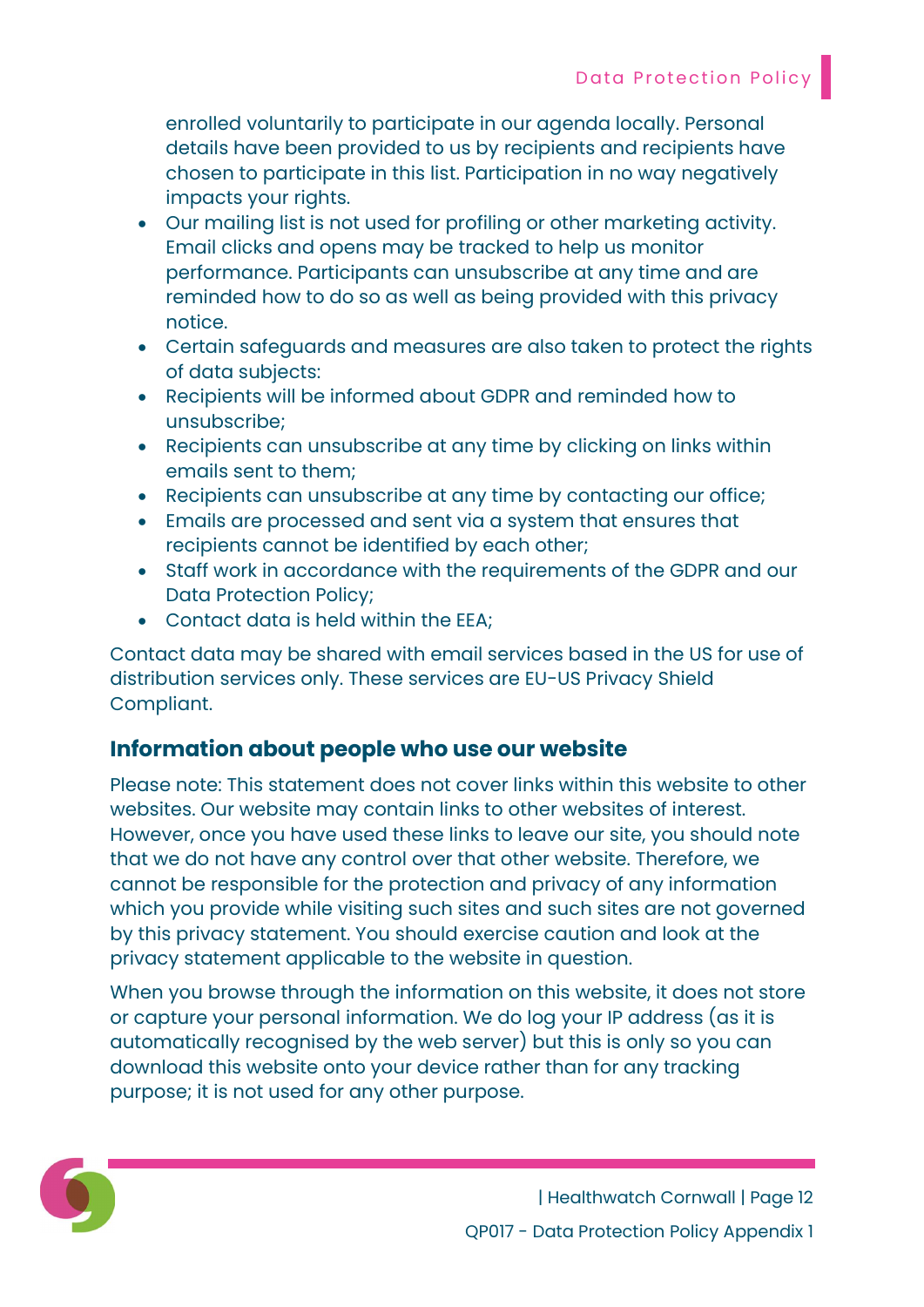The Healthwatch Cornwall website is provided and hosted by Circle Interactive

# Network Security

The solution incorporates all traffic being encrypted over Secure Socket Layer (SSL) using an SSL certificate.

We will only use ciphers and protocols that are not deprecated. This means currently we only support TLS 1.2 and at least 128-bit ciphers.

# Server Security

We operate stripped down systems and have total control over security updates.

Access to the servers (only by SSH) is restricted to IP addresses owned by Circle Interactive and Bytemark (the infrastructure provider)

The basic server configuration will be similar to PCI compliant servers that we run. While PCI compliance is not in the scope of this hosting, we would willingly submit the system to any penetration testing that is deemed necessary, and comply with any further recommendations that the testing generates. Additionally, we run periodic Nessus scans, especially following significant changes or attempted attacks.

We run Linux Malware Detect (LMD) on servers. This is a malware scanner for Linux released under the GNU GPLv2 license. It uses threat data from network edge intrusion detection systems to extract malware that is actively being used in attacks and generates signatures for detection.

The only ports open will be 25 (SMTP), 80 (for redirect to 443), 443, 22 (firewalled), 4949 (used for monitoring and firewalled), 5666 (used for monitoring and firewalled).

We will ensure that the web servers are fully patched and access restricted to essential\cleared staff.

# Information we collect through our website

## User provided information

When you use our website, as a user or as a visitor, you may provide, and we may collect Personal Data. Examples of Personal Data include your name and email address. Personal Data also includes other information, such as geographic area or your preferences, when any such information is linked to information that identifies a specific individual. We will only collect personal information provided by you.

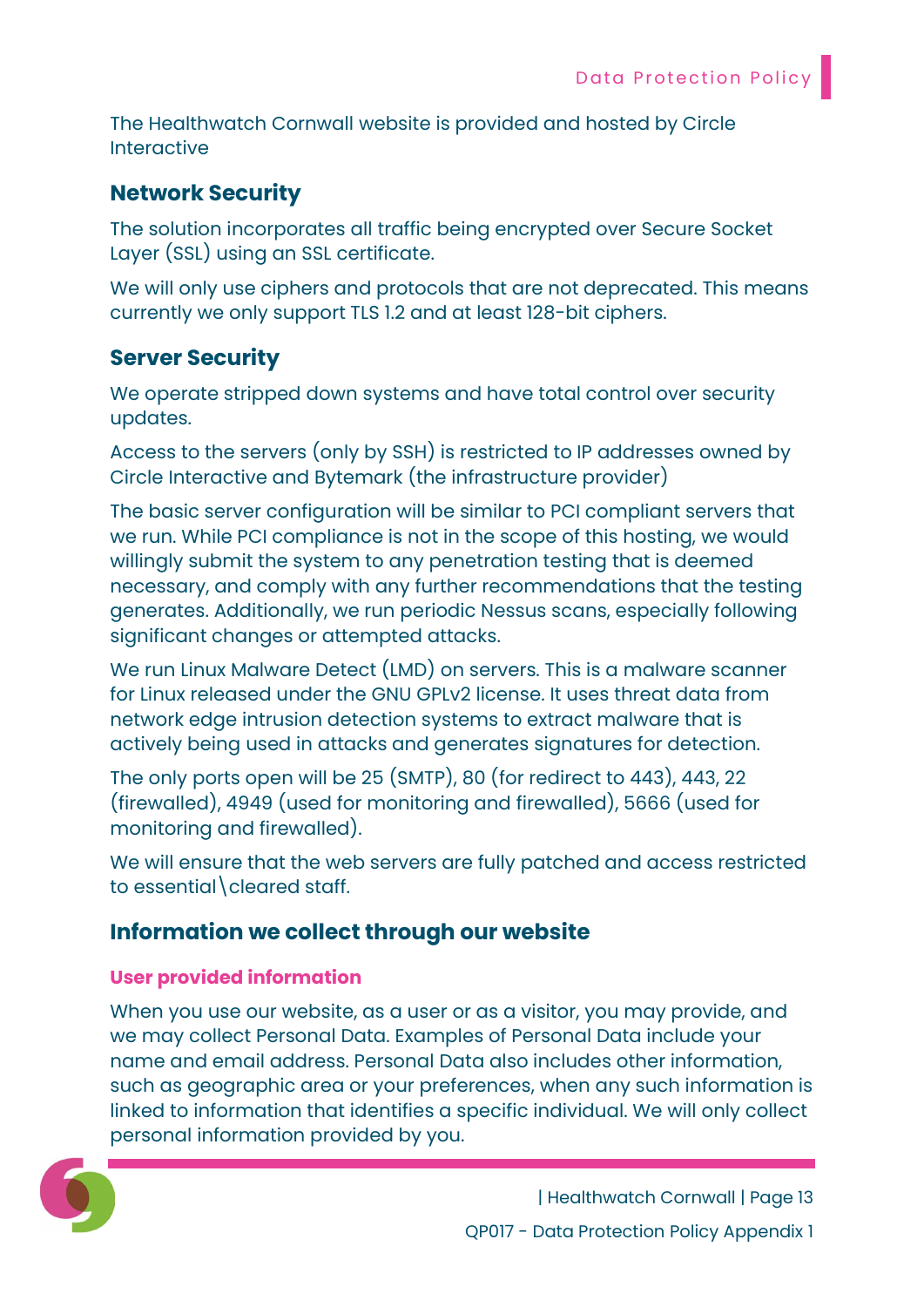## Automatically Collected Information

When you visit our website or interact with our electronic mailings, we (or our service providers) may automatically record certain information from your devices by using various types of technology, including cookies. This "automatically collected" information may include:

IP address or other device address or ID

Web browser and/or device type

The web pages or sites visited just before or just after using our service

The pages or other content you view or interact with

The dates and times of your visit, access, or use of our communication platforms

We also may use these technologies to collect information regarding a visitor or user's interaction with email messages, such as whether you have opened, clicked on, or forwarded our electronic messages. This information is gathered from all users and visitors.

#### Analytics

We use Google Analytics to measure and evaluate access to and traffic on the Public Area of the website, and create user navigation reports for our site administrators.

Google operates independently from us and has its own privacy policy, which we strongly suggest you review. Google may use the information collected through Google Analytics to evaluate Users' and Visitors' activity on our Site (including the number of people who have spent time on our website and other such statistics).

The data collected will only be used on a need to know basis to resolve technical issues, administer the Site and identify visitor preferences; but in this case, the data will be in non-identifiable form. We do not use any of this information to identify Visitors or Users.

#### **Cookies**

Please be aware that some systems on our website require the use of cookies, but we will always state if this is the case. We will never collect and store information about you without your permission.

A cookie is a small file which asks permission to be placed on your computer's hard drive. Once you agree, the file is added and the cookie helps analyse web traffic or lets you know when you visit a particular site.

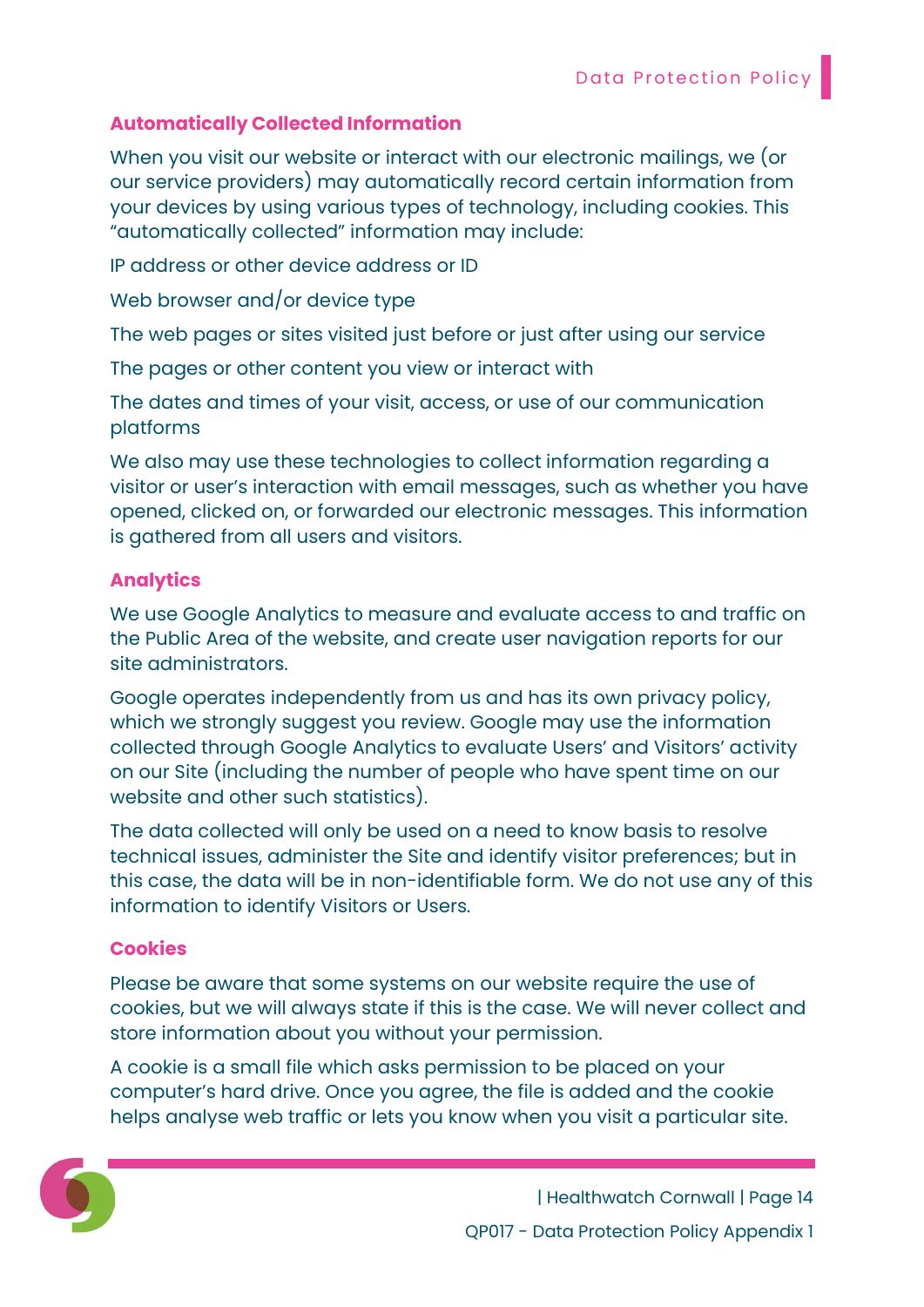Cookies allow web applications to respond to you as an individual. The web application can tailor its operations to your needs, likes and dislikes by gathering and remembering information about your preferences.

We use traffic log cookies to identify which pages are being used. This helps us analyse data about webpage traffic and improve our website in order to tailor it to customer needs. We only use this information for statistical analysis purposes and then the data is removed from the system.

Overall, cookies help us provide you with a better website by enabling us to monitor which pages you find useful and which you do not. A cookie in no way gives us access to your computer or any information about you, other than the data you choose to share with us.

You can choose to accept or decline cookies. Most web browsers automatically accept cookies, but you can usually modify your browser setting to decline cookies if you prefer, however this may prevent you from taking full advantage of the website.

# Information about people who share their experiences with us by other means

There are a number of ways that we collect feedback from people about their experiences of using health and social care services day to day. This includes:

- When people complete and submit information about providers of NHS and social care services on our website Have Your Say form
- $\bullet$  Direct to our staff working in the community We use a comment feedback card that matches the fields on our Have Your Say
- When people submit information in response to one of our surveys or projects
- In conversation with our staff and volunteers completing Enter and View visits on our behalf. You can read about these visits here (we never identify individuals within our reports)
- When people share their experience with us by post (letters may be sent using our Freepost address)

People may also share their experience electronically direct to our staff but this is not encouraged wherever possible

We also receive phone calls and requests for information directly from members of the public as part of our Information and Signposting service (see below).

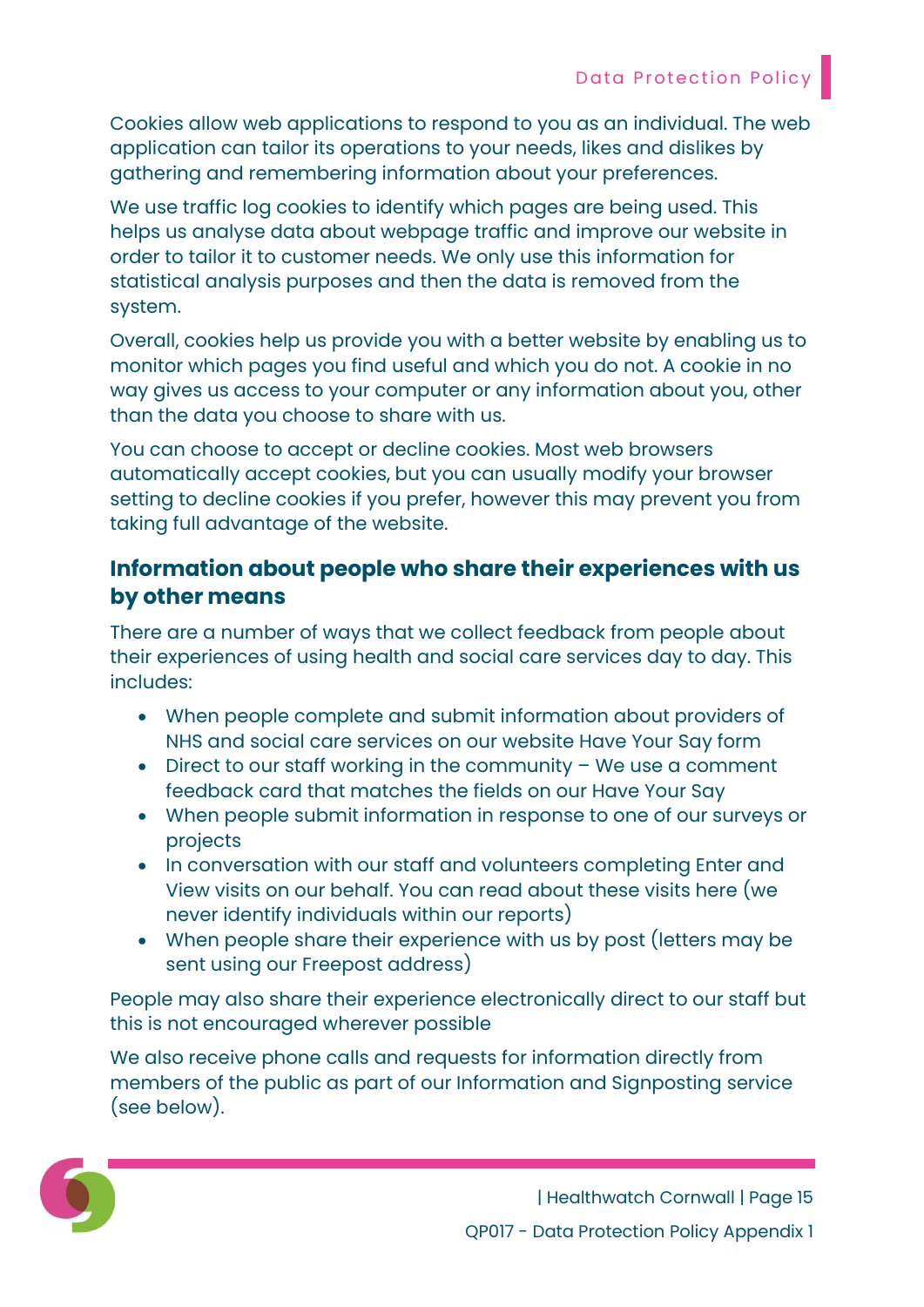## Personal data received from other sources

Where personally identifiable information is collected, we will ensure that we have your consent to keep it and we will be clear on how we intend to use your information. We will aim to anonymise information where we can but there may be instances where this is not possible in order to make change happen on your behalf. There may be exceptional circumstances where we can and will keep the data without consent but we must have a lawful basis for doing so.

We ensure that, where consent is required, it will be freely given, used only for agreed specific and unambiguous purposes and that you are well informed about how the information will be kept. This includes where it will be stored, details on security and for how long it will be kept. We will comply with current data protection legislation at all times.

On occasion we will receive information from the families, friends and carers of people who access health and social care services. We use this data to inform providers and commissioners to help them deliver services that work for you. Where it is practically possible, we will make sure that we have your consent to use information that is about you. We will only process your personal data where there is a lawful basis to do so under current data protection legislation.

# Publishing information

In most circumstances, we anonymise our data to ensure that a person cannot be identified, unless this has been otherwise agreed and consent has been given.

# Sharing your data with Healthwatch England

We are required to share information with Healthwatch England to ensure that your views are considered at a national level. This enables them to analyse service provision across the country and supply the Department of Health and national commissioners with the information you provide.

Click here to find out more about Healthwatch England.

The information we provide to Healthwatch England contains no personally identifiable data. Any information that is used for national publications is anonymised and will only be used with the consent of a local Healthwatch.

# Our data systems

Healthwatch England provides a secure digital system for local Healthwatch to manage their data. Other organisations process the data

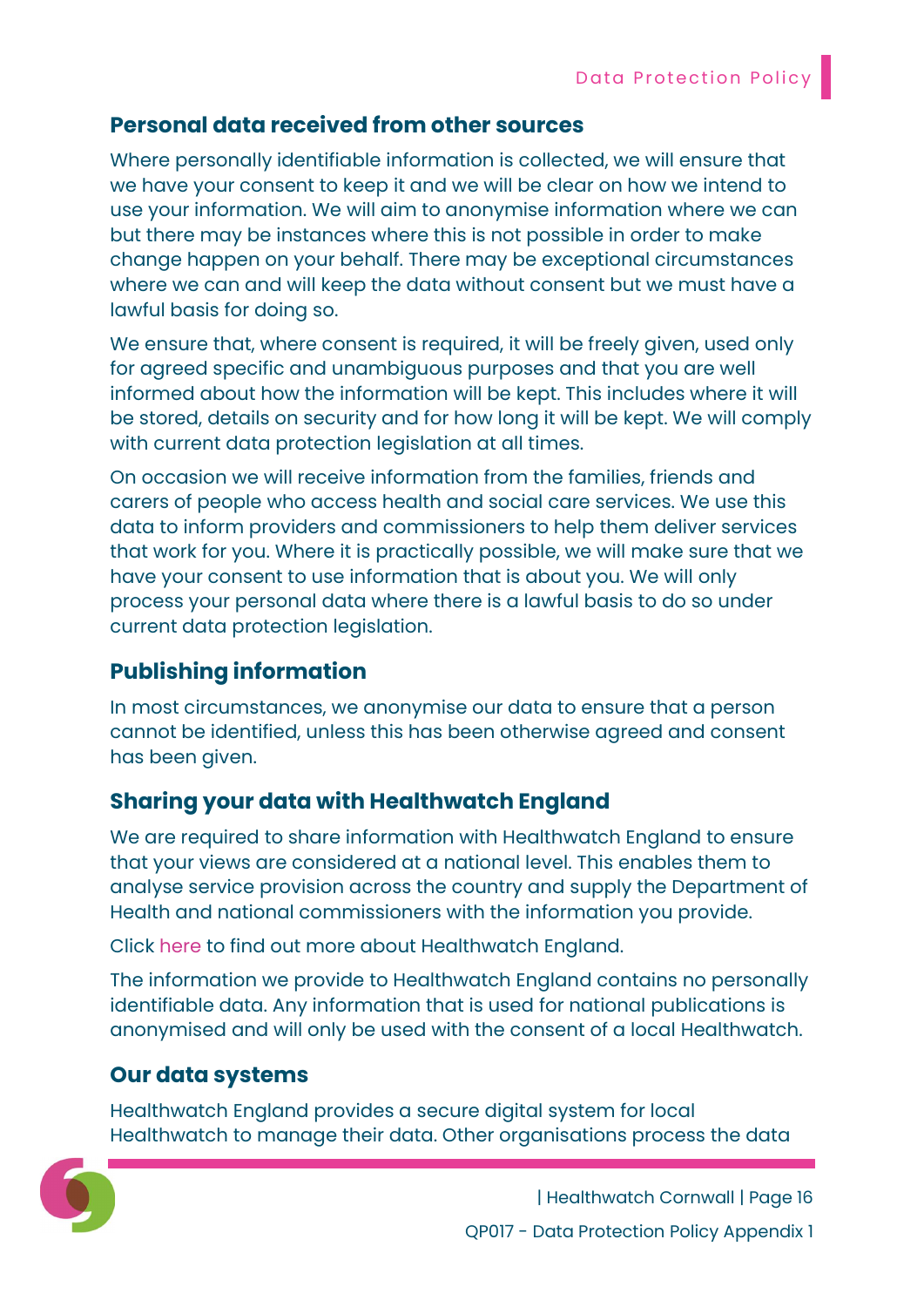contained within it on behalf of local Healthwatch and a Data Processing Agreement is in place to ensure that this is held securely and according to current data protection legislation.

Healthwatch England is a committee of the Care Quality Commission (CQC) but acts independently. These organisations must comply with all legal requirements and do not reuse any data for any other reason or make it available to others.

# Information about people who contact our Information and Signposting Freephone Service

In addition to ensuring that the voices of service users, patients and the public are heard by decision makers within health and social care, we also provide an information and signposting Freephone service to the public about accessing health and social care services. This includes:

- A free, friendly and confidential service that is independent from the NHS and social care services.
- We will perform a signposting role only. This means that we will give the you the contact details for a range of services that best supports your request. You will then need to contact those organisations yourself.
- We can give you information about choices you have with regard to where you might get help in relation to your health, social care and wellbeing needs.
- We can put you in touch with sources of information on NHS and social care services in Cornwall.
- We can give you information about what to do when things go wrong and you don't understand how to make a complaint.
- We will process the following information when people contact our service:
- Name It is possible to remain anonymous on our systems through use of a case number. That means you can contact us at any time to ask that information about you is removed from our systems.
- Email address By sharing your email address with us, we will not add you to our mailing list or contact you for any other purpose than to share information about local and national sources of support appropriate to your needs (related to your signposting request).
- A telephone number Your telephone number will be used only in connection with your particular query and not for any other purpose. We might contact you with further suggestions or to clarify details about why you are contacting our service.

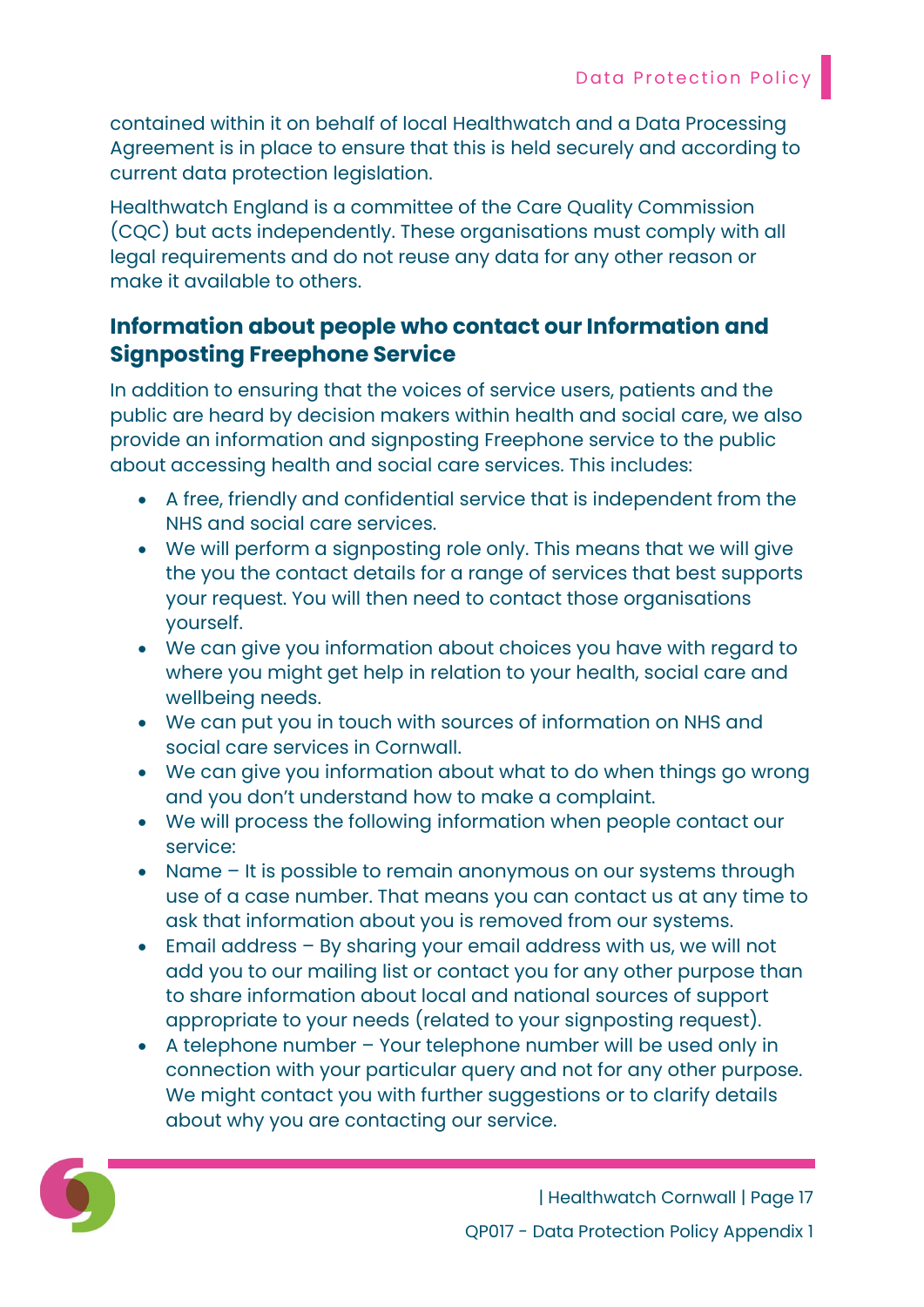A summary of the circumstances surrounding the purpose of the call – We record this information to assist our staff in providing you with relevant information and to check that we have not missed opportunities to suggest possible sources of support. We also use it to share information with our commissioners (our funder) and other stakeholders about the types of queries we receive.

A record of where we signposted (names of organisations and groups) – This information is recorded in order that we can demonstrate the breadth of signposting delivered by our service to our commissioner and also to the public to which we are accountable.

Please note: If there is a safeguarding concern, Healthwatch Cornwall will take immediate steps to safeguard people from harm in accordance with our safeguarding policies (available on request). We will not share your personal information with other bodies unless we feel it is necessary to protect your vital interests or the interests of another person. This might include information sharing with the Cornwall and Isles of Scilly Safeguarding Adults team and / or the Cornwall and Isles of Scilly Safeguarding Children Partnership if we believe somebody to be at risk of abuse or harm.

If contact with our service is made by telephone, people will be asked to verbally indicate their consent for us to store information about them and a record of this consent will be maintained on our Customer Relationship Management (CRM) database.

# Information about our own staff, volunteers and people applying to work with us

We need to process personal data about our own staff (and people applying to work for us) so that we can carry out our role and meet our legal and contractual responsibilities as an employer. We also process information about people who are applying to volunteer for us. The personal data that we process includes information about racial or ethnic origin, religion, disability, gender and sexuality. We use this information to check we are promoting and ensuring diversity in our workforce and to make sure we are complying with equalities legislation.

Our employees decide whether or not to share this monitoring data with us, and can choose to withdraw their consent for this at any time. Employees who wish to withdraw their consent for us to process this data can let us know.

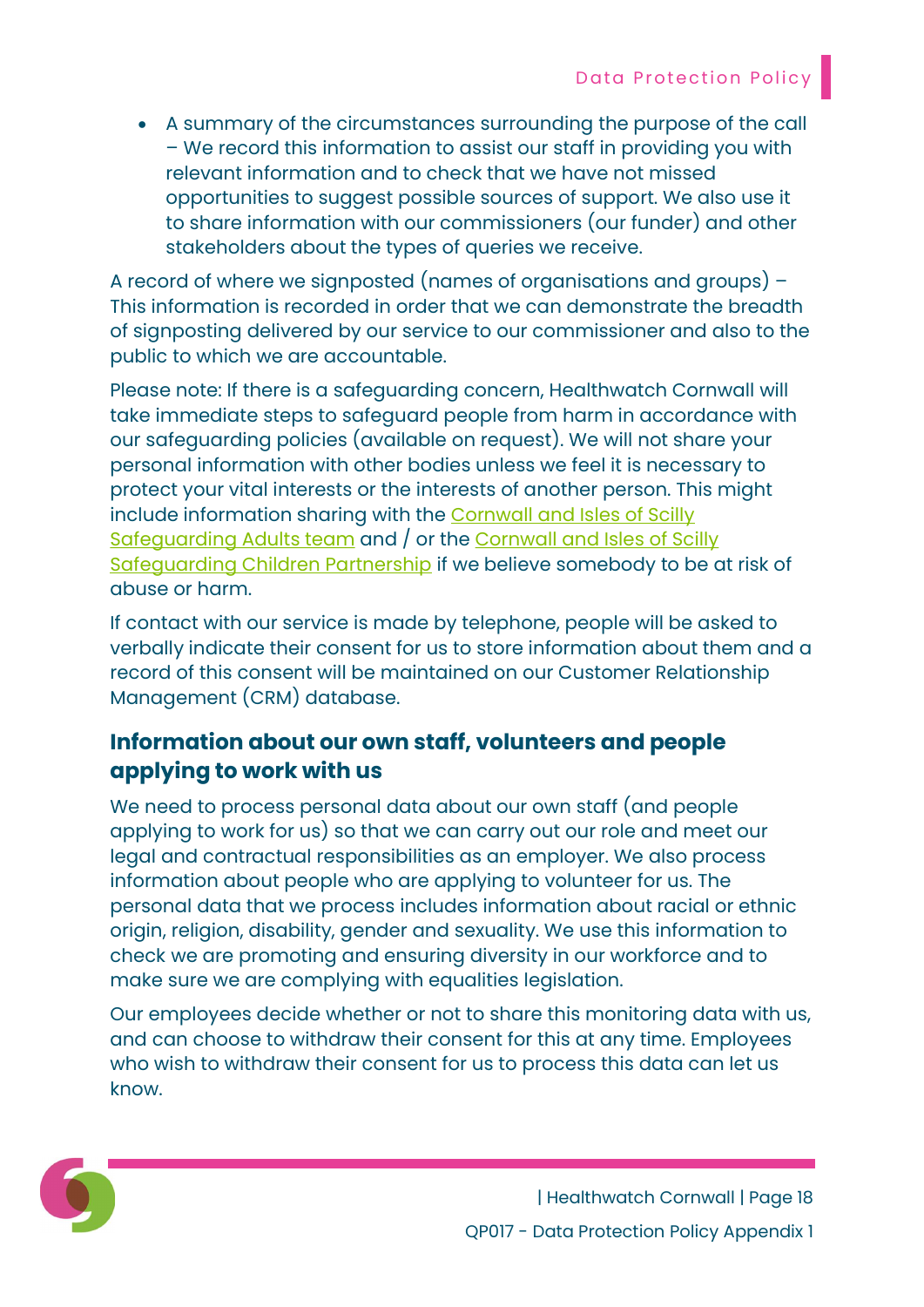Other personal data that we are required to process includes information on qualifications and experience, pay and performance, contact details and bank details.

We check that people who work for us are fit and suitable for their roles. This may include asking people to undertake Disclosure and Barring Service(DBS) checks.

People joining Healthwatch Cornwall will be asked to complete a 'declaration of interests' form to identify any services with which they have close links (for example, because they have previously worked there or because the service is run by a close relative) or any other issues which could cause a perceived conflict of interest. Staff are regularly asked to update these forms.

We have a legal obligation to comply with the Freedom of Information Act 2000 and this may include the requirement to disclose some information about our employees – especially those in senior or public facing roles. We also publish some information about our staff, including the names and work contact details of people in some roles.

# Information about people that take part in our research projects

The information we collate when conducting research may vary for a number of reasons that might include the type of research conducted or the subject matter. We might ask for your name and contact details (in case we need to get in touch about your participation in the research), anonymised demographical information (e.g. your age, gender and ethnicity) and other details if relevant.

Healthwatch Cornwall will only collate information that is relevant to the research and we will never publish your name, or other information about you, without your consent (e.g. case studies). You will have the right to withdraw your consent at any time.

# Retention and disposal of personal data

We publish a retention and disposal schedule which explains how long we keep different types of records and documents for, including records and documents containing personal data. Personal data is deleted or securely destroyed at the end of its retention period.